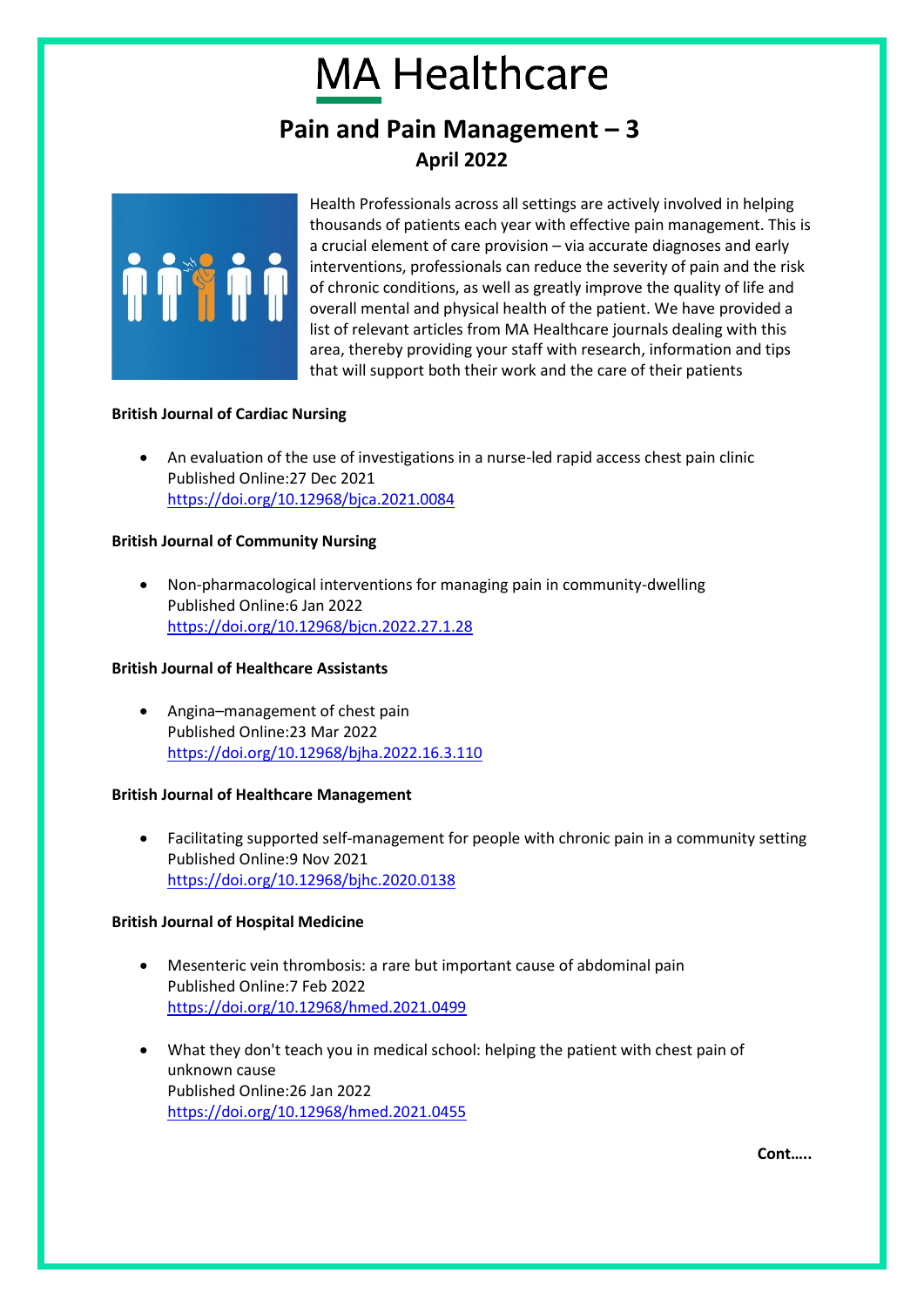## **MA Healthcare**

- Pitfalls in medicine: pain out of proportion to examination findings Published Online:6 Apr 2022 <https://doi.org/10.12968/hmed.2021.0599>
- Use of intravenous lignocaine in the perioperative and chronic pain setting Published Online:10 Feb 2022 <https://doi.org/10.12968/hmed.2021.0524>

#### **British Journal of Mental Health Nursing**

• Shared care development areas: opioid prescribing Published Online:9 Feb 2022 <https://doi.org/10.12968/bjmh.2021.0044>

#### **British Journal of Nursing**

• Assessment and management of a person experiencing pain from pancreatic cancer ascites: a case study Published Online:10 Mar 2022 <https://doi.org/10.12968/bjon.2022.31.5.S16>

#### **Journal of Paramedic Practice**

- Intravenous ketamine as an analgesia in prehospital adult trauma patients Published Online:30 Dec 2021 <https://doi.org/10.12968/jpar.2022.14.1.26>
- Paramedic adult pain assessment: pilot study Published Online:7 Dec 2021 <https://doi.org/10.12968/jpar.2021.13.12.507>
- Recognising, assessing and managing chest pain Published Online:30 Dec 2021 <https://doi.org/10.12968/jpar.2022.14.1.16>

### **Journal of Prescribing Practice**

- Nurse prescribing in end-of-life care in the community: meeting patients' needs Published Online:12 Nov 2021 <https://doi.org/10.12968/jprp.2021.3.11.454>
- An evaluation of opioid use during acute hospital admissions Published Online:4 Jan 2022 <https://doi.org/10.12968/jprp.2022.4.1.24>

**Cont…..**